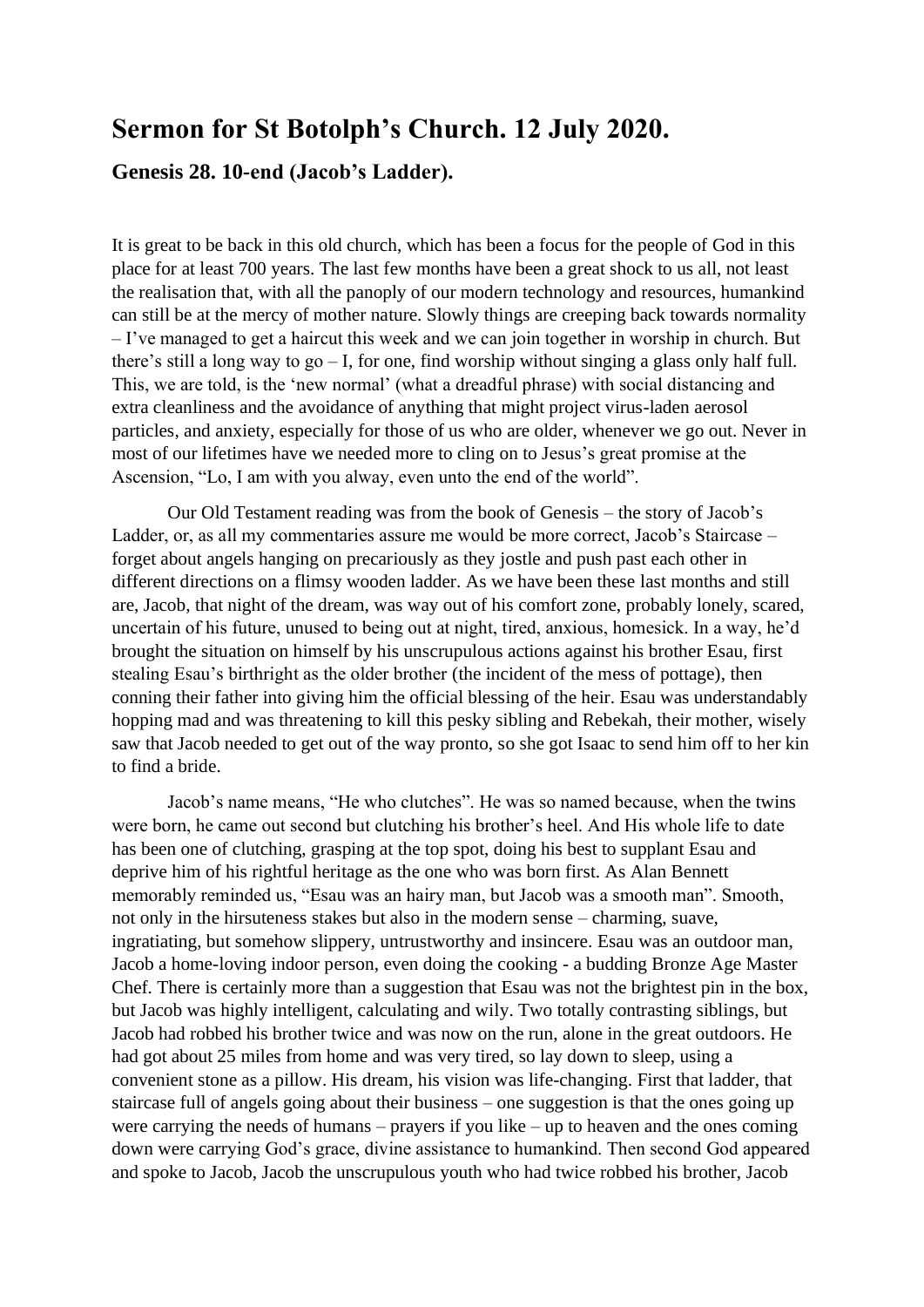who had shown little inclination to serve or obey or worship God before, Jacob who had decided to take his destiny in his own hands and cheat his way to the top. God's blessing then (and, of course, now) does not depend on our worthiness. All of us fall short of the glory of God:- God seeks out sinners who are prepared to acknowledge their sin and that they cannot win their way to heaven by their own resources.

God's assurances to Jacob encompass the past, the present and the future. He identifies himself as the God of Abraham and of Isaac – Jacob's grandfather and father - and renews with Jacob the covenant that he had made with his forbears. He promises to be with him in this present journey, "Behold I am with thee, and will keep thee in all places wither thou goest". And he promises great things for the future – first that he will return to his homeland, then that he will have innumerable descendants (at present he has neither wife nor children), then that in his seed all the world – "all the families of the earth" - will be blessed.

In reply, Jacob promises, "If God will be with me, and will keep me in this way that I go, and will give me bread to eat, and raiment to put on, so that I come again to my father's house in peace, then shall the LORD be my God". At first sight, this seems a little churlish, putting all those conditions on the vow – *if* God does this and *if* God does that, and *if* I do get home... The vow seems a bit calculating and, if we read on in Genesis, we will see that Jacob did continue his scheming a bit and really he did not fully understand or accept or follow up God's promises until the incident of the wrestling match 40 years later when he eventually did return to Canaan. But probably the ifs do not mean buts, but more '*on the basis of the fact that*' God has done, is doing, and will do all these things, then, of course, I must serve him and trust him. From that day forward Jacob committed himself to God as best as he was able. So he is like us – we have committed ourselves to God, to be his people, to worship and serve him and trust him as best we can in whatever circumstances, Covid included, we find ourselves. God chose this slippery, undeserving, self-obsessed, young man to fulfil his purposes for the world, and still he chooses imperfect, unworthy, half-hearted, selfish men and women to be his church to serve him and the world.

To mark the occasion Jacob set up the rock he had been using as a pillow as a standing stone and anointed it with oil – consecrating it to be a place of worship and of remembrance and of holiness. And so that little oil-soaked rock became the prototype, first of the Temple in Jerusalem and then for the myriad church buildings all over the world. Jacob called it, "Beth-El", which means in Hebrew simply 'House of God'.

The church, the ecclesia, the assembly consists, of course, of people, and every local congregation is a foretaste of heaven as God gathers together a community of different people – people with different gifts, perhaps of different ethnicities and cultures, people with different resources: material, intellectual, spiritual, people of different ages and states of health. For in *community* we can be the church better. What is the church for? It is for worship, it is for prayer and the study of God's word to build each other up, it is for service of God and of our fellow men and women, it is for witness, it is for bringing God's people together to reassure and help and encourage each other in fellowship.

And all of these functions are greatly enhanced if the local church, that gathering of different people, has a building, a centre, a meeting place, a *house* of God. That little stone at Beth-El stood for centuries as a *witness* to Jacob's great dream and great encounter and increased awareness of the reality of the presence of God. So, St Botolph's has stood here,